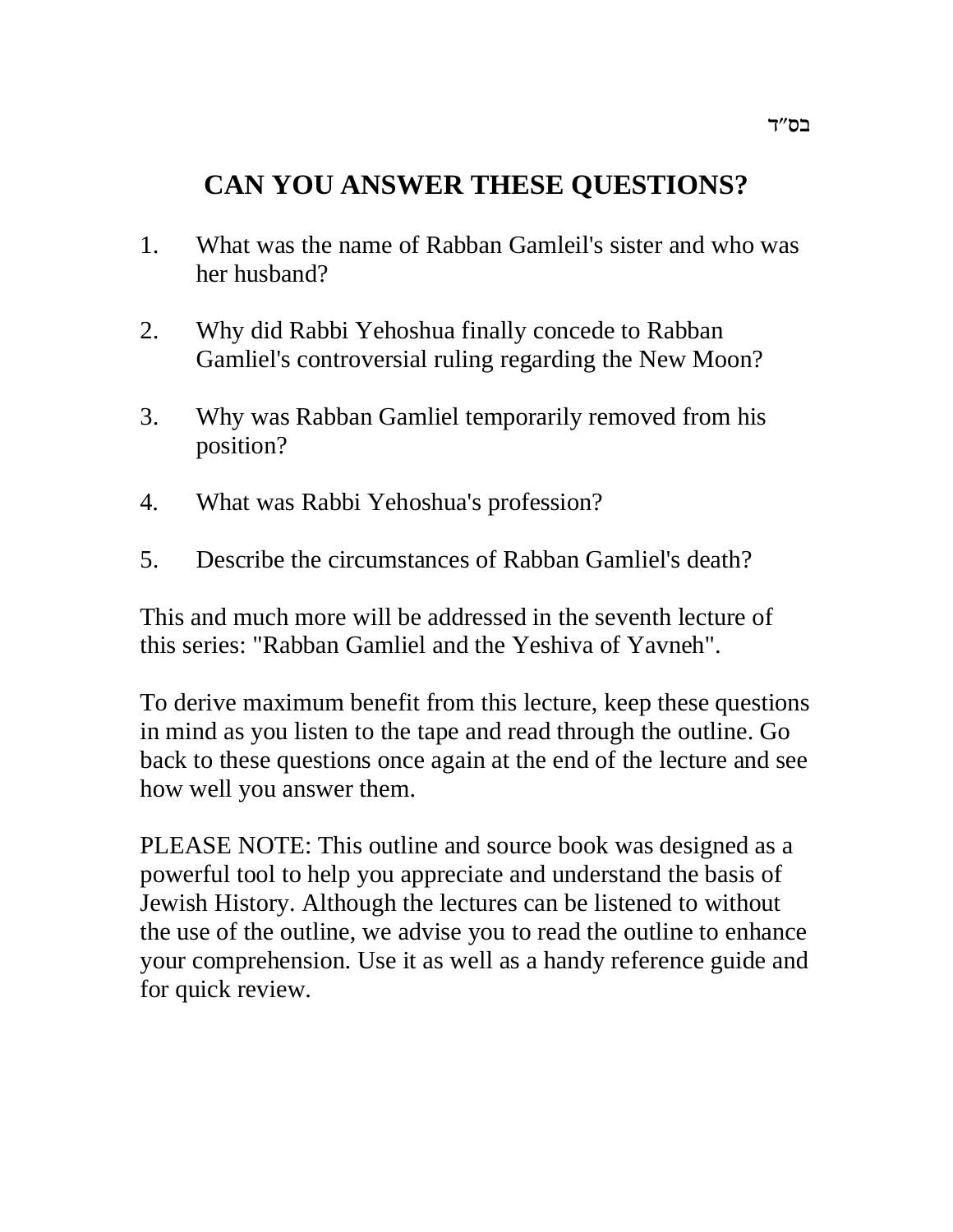## THE EPIC OF THE ETERNAL PEOPLE Presented by Rabbi Shmuel Irons

## Series II Lecture #7

## RABBAN GAMLIEL AND THE YESHIVA OF YAVNEH

### I. The House of Rabban Gamliel

A.

וכשבאתי והרציתי הדברים לפני ר"ג שמח לדברי ואמר מצאנו חבר לרבי יהודה בן בבא מתוך הדבר נזכר ר״ג שנהרגו הרוגים בתל ארזא והשׂיא ר״ג נשותיהז על פי עד אחד. יבמות קכב.

When I came and presented these things before Rabban Gamliel, he was glad to hear it and said, "We've found a companion [opinion] to Rabbi Yehudah ben Baba['s]." While we were talking , Rabban Gamliel remembered that people were killed in Tel Arza and that Rabban Gamliel [the Elder] had married off their wives on the testimony of one witness. **Yevomos 122a**

B.

. תניא אמר להם רבן גמליאל כך מקובלני מבית אבי אבא. ראש השנה כה

We learned in a Braiisa: Rabban Gamliel told them, "So have I received a tradition from the house of my father's father." **Rosh Hashana 25a**

C.

אמר ר״ג מעשׂה בצדוקי אחד שהיה דר עמנו במבוי בירושלים ואמר לנו אבא מהרו והוציאו ה הכלים למבוי עד שלא יוציא ויאמר עליכם. עירובין סאו **X** 

Rabban Gamliel related, "Once there was a Sadducee who lived with us on the same private street in Jerusalem. Our father told us, "Hurry and carry out all necessary articles [you need to use on Shabbos] to the private street before he carries out his and thereby imposes restrictions upon you." **Eruvin 61b**

II. Yavneh

ת״ר צדק צדק תרדף הלך אחר חכמים לישׁיבה אחר ר׳ אליעזר ללוד אחר רבן יוחנן בן זכאי לברור חיל אחר רבי יהושע לפקיעין אחר רבן גמליאל ליבנא אחר רבי עקיבא לבני ברק. סנהדרין לב:

Our Rabbis taught: Justice, justice shalt thou follow. This means: Follow the scholars to their academies, e.g., Rabbi Eliezer to Lydda, Rabbi Yochanan ben Zakkai to Beror Hail, Rabbi Yehoshua to Peki'in, Rabban Gamliel to Yavneh, Rabbi Akiva to Bnai Brak. **Sanhedrin 32b**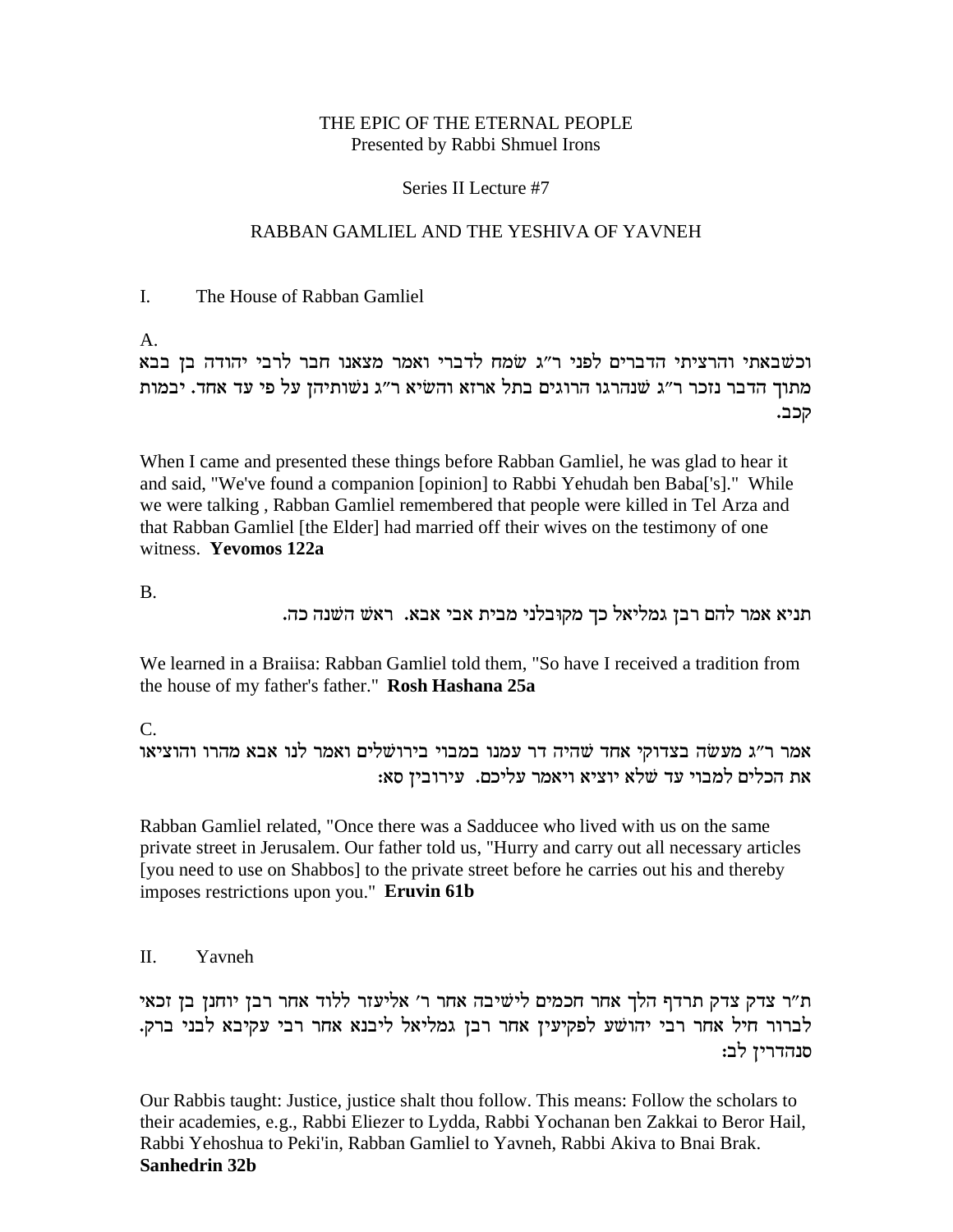III. Leader and the Defender of the Jewish People

## A.

מעשה ששילח המלכות שני איסטרטיוטות ללמוד תורה מרבן גמליאל ולמדו ממנו מקרא . משנה תלמוד הלכות ואגדות ובסוף אמרו לו כל תורתכם נאה ומשובחת ירושלמי בבא קמא ד:ג

There was an incident that the government sent two spies to learn Torah from Rabban Gamliel. They learned from him Scripture, Mishnah, Talmud, Halachos, and Aggada. When they were finished, they said to him, "All of your Torah is beautiful and praiseworthy." **Yerushalmi Bava Kama 4:3**

## B.

lecבר היה ר״ג ורבי אלעזר בן עזריה ורבי יהושע ורבי עקיבא מהלכין בדרך ושמעו קול המונה של רומי מפלטה ברחוק מאה ועשרים מיל והתחילו בוכין ורבי עקיבא משחק אמרו לו מפני מה אתה משחק אמר להם ואתם מפני מה אתם בוכים אמרו לו הללו כושיים יווים לעצבים ומקטרים לעבודת כוכבים יושבין בטח והשקט ואנו בית הדום רגלי mi אלקינו שרוף באש ולא נבכה אמר להן לכך אני מצחק ומה לעוברי רצונו כך לעושי רצונו על אחת כמה וכמה. מכות כד.

Long ago, as Rabban Gamliel, Rabbi Eliezer ben Azariah, Rabbi Yehoshua and Rabbi Akiva were walking on the road, they heard the noise of the crowds at Rome from Puteoli, a hundred and twenty miles away. They fell a-weeping, but Rabbi Akiva seemed happy. Said they to him, "Why are you happy?" Said he to them, "Why are you weeping?" Said they, "These heathens who bow down to images and burn incense to idols live in safety and ease, whereas our Temple, the 'Footstool' of our G-d is burnt down by fire, and should we then not weep?" He replied, "Therefore, am I happy. If they that offend Him fare thus, how much better shall fare they that do obey Him!" **Makos 24a**

C.

. מעשה ברבן גמליאל ור׳ יהושע ור׳ אלעזר בן עזריה ור׳ עקיבא שהלכו לרומי מדרשׁ שמות רבה לוט

There was an incident with Rabban Gamliel, Rabbi Yehoshua, Rabbi Elazar ben Azaria, and Rabbi Akiva when they went to Rome. **Midrash Shemos Rabbah 30:9**

## D.

דילמא רבי ליעזר ורבי יהושע ורבן גמליאל סלקון לרומי עלון לחד אתר ואשכחין מיינוקיא עבדין גבשושין ואמרין הכין בני ארעא דישראל עבדין ואמרי ההן תרומה וההן מעשר .<br>אמרין מסתברא דאית הכא יהודאין עלון לחד אתר ואקבלון בחד. ירושלמי סנהדרין ז:יג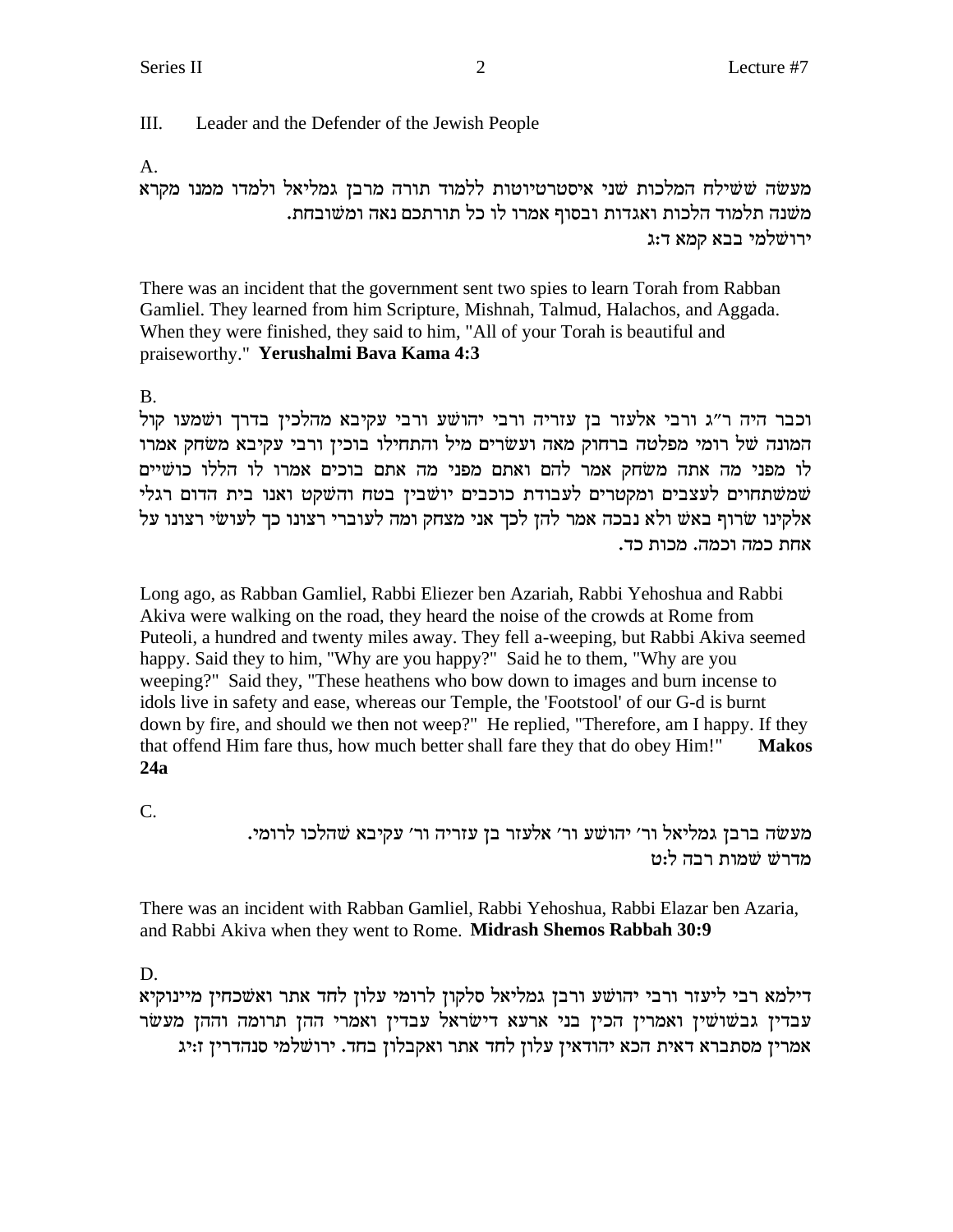The following incident occured: Rabbi Eliezer, Rabbi Yehoshua, and Rabban Gamliel went up to Rome. They went up to one place and found little children making piles of dirt and saying, "This is what the people of the land of Israel do (make piles), and they say, 'This [pile] should be "Terumah", and this [pile] should be "Maaser".'" [Thereupon] they said, "This must be a Jewish neighborhood." They went in to one place and were graciously accepted. **Yerushalmi Sanhedrin 7:13**

#### E.

א״ל כופר (קיסר) לר״ג אמריתו כל בי עשׂרה שכינתא שריא כמה שכינתא איכא קרייה לשמעיה מחא ביה באפתקא א"ל אמאי על שמשא בביתיה דכופר א"ל שמשא אכולי עלמא ניחא ומה שמשא דחד מן אלף אלפי רבוא שמשי דקמי קודשא בריך הוא ניחא לכולי עלמא .שכינתא דקב״ה על אחת כמה וכמה. סנהדרין לט

The Emperor said to Rabban Gamliel, "You maintain that upon every gathering of ten the Shechinah rests. How many Shechinahs are there then?" Rabban Gamliel called his servant, and tapped him on the neck saying, "Why does the sun enter into Caesar's house?" "The sun shines," he exclaimed, "upon the whole world!" "Then if the sun, which is but one of the countless myriads of the servants of the Holy One, blessed be He, shines on the whole world, how much more the Shechinah of the Holy One, blessed be He, Himself!" **Sanhedrin 39a**

### F.

שאל פלוספוס אחד את ר"ג כתוב בתורתכם כי ד' אלקיך אש אוכלה הוא קל קנא מפני מה מתקנא בעובדיה ואין מתקנא בה אמר לו אמשול לך משל למה"ד למלך בשר ודם שהיה לו בן אחד ואותו הבן היה מגדל לו את הכלב והעלה לו שם על שם אביו וכשהוא נשבע אומר בחיי כלב אבא כששמע המלך על מי הוא כועס על הבן הוא כועס או על הכלב הוא כועס הוי צומר על הבן הוא כועס אמר לו כלב אתה קורא אותה והלא יש בה ממש אמר לו ומה ראית אמר לו פעם אחת נפלה דליקה בעירנו ונשׂרפה כל העיר כולה ואותו בית עבודת כוכבים לא נשרף אמר לו אמשול לך משל למה"ד למלך ב"ו שסרחה עליו מדינה כשהוא עושה מלחמה עם החיים הוא עושה או עם המתים הוא עושה הוי אומר עם החיים הוא עושה א״ל כלב אתה הורא אותה מת אתה קורא אותה א"כ יאבדנה מן העולם אמר לו אילו לדבר שאין העולם צריך לו היו עובדין הרי הוא מבטלה הרי הן עובדין לחמה וללבנה לכוכבים ולמזלות לאפיקים ולגאיות יאבד עולמו מפני שוטים וכן הוא אומר אסוף אסף כל מעל מפני האדמה נאם ד' אסף אדם ובהמה אסף עוף השמים ודגי הים והמכשלות את הרשעים וגו' וכי מפני ישהרשעים נכשלים בהן יאבדם מן העולם והלא לאדם הן עובדין והכרתי את האדם מעל פני האדמה וגו' שאל אגריפס שר צבא את ר"ג כתיב בתורתכם כי ד' אלקיך אש אכלה הוא קל קנא כלום מתקנא אלא חכם בחכם וגבור בגבור ועשיר בעשיר אמר לו אמשול לך משל למה"ד לאדם שנשא אשה על אשתו חשובה ממנה אין מתקנאה בה פחותה ממנה מתקנאה בה. עבודה זרה נד.–נה: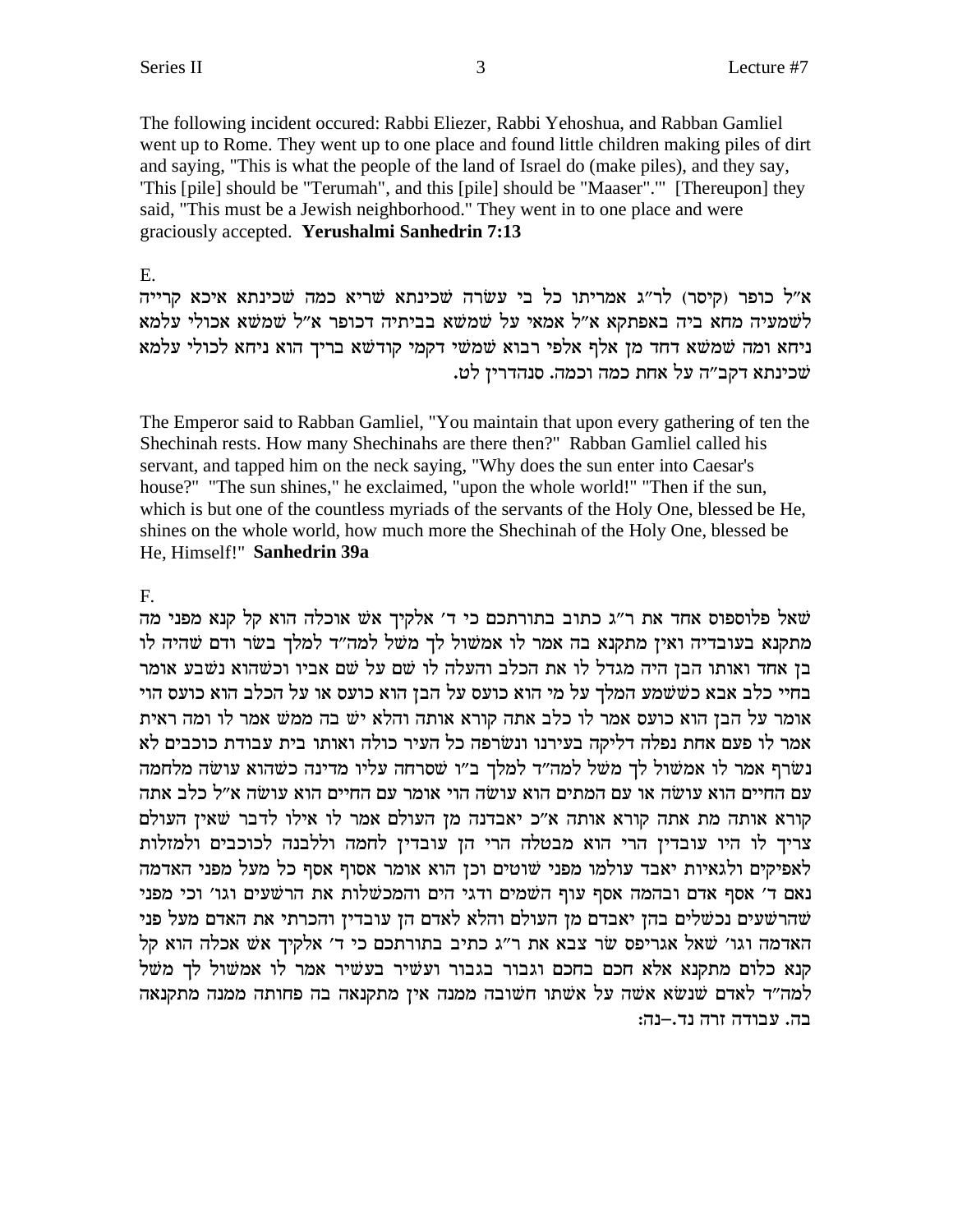A philosopher asked R. Gamliel, "It is written in your Torah: For the L-rd thy G-d is a devouring fire, a jealous G-d. Why, however, is He so jealous of its worshippers rather than of the idol itself?" He replied, "I will give you a parable: To what is the matter like? To a human king who had a son, and this son reared a dog to which he attached his father's name, so that whenever he took an oath he exclaimed, 'By the life of this dog, my father!' When the king heard of it, with whom was he angry-his son or the dog? Surely he is angry with his son!" [The philosopher] said to him, "You call the idol a dog; but there is some reality in it." [The Rabbi asked], "What is your proof?" He replied, "Once a fire broke out in our city, and the whole town was burnt with the exception of a certain idolatrous shrine!" He said to him, "I will give you a parable: To what is the matter like? To a human king against whom one of his provinces rebelled. If he goes to war against it, does he fight with the living or the dead? Surely he wages war with the living!" [The philosopher] said to him, "You call the idol a dog and you call it a dead thing. In that case, let Him destroy it from the world!" He replied, "If it was something unnecessary to the world that was worshipped, He would abolish it; but people worship the sun and moon, stars, and planets, brooks and valleys. Should He destroy His universe on account of fools! And thus it states: Am I utterly to consume all things from off the face of the ground, saith the L-rd. Am I to consume man and beast; am I to consume the fowls of the heaven, and the fish of the sea, even the stumbling blocks of the wicked?' (Zephania 1:2,3) -i.e. because the wicked stumble over these things is He to destroy them from the world? Do they not worship the human being; so am I to cut off man from the face of the earth!"

The general Agrippa asked Rabban Gamliel, "It is written in your Torah: For the L-rd your G-d is a devouring fire, a jealous G-d. (Deuteronomy 4:24) Is a wise man jealous of any but a wise man, a warrior of any but a warrior, a rich man of any but a rich man?" He replied, "I will give you a parable: To what is the matter like? To a man who marries an additional wife. If the second wife is her superior, the first will not be jealous of her; but if she is her inferior, the first wife will be jealous of her." **Avodah Zarah 54b-55a**

G.

אימא שלום דביתהו דרבי אליעזר אחתיה דרבן גמליאל הואי הוה ההוא פילוסופא בשבבותיה דהוה שקיל שמא דלא מקבל שוחדא בעו לאחוכי ביה אעיילא ליה שרגא דדהבא ואזול לקמיה אמרה ליה בעינא דניפלגי לי בנכסי דבי נשי אמר להו פלוגו א״ל כתיב לן .<br>במקום ברא ברתא לא תירות א"ל מן יומא דגליתון מארעכון איתנטלית אורייתא דמשה ואיתיהיבת ספרא אחריתי וכתיב ביה ברא וברתא כחדא ירתון למחר הדר עייל ליה איהו חמרא לובא אמר להו שפילית לסיפיה דספרא וכתב ביה אנא לא למיפחת מן אורייתא דמשה אתיתי [ולא] לאוספי על אורייתא דמשה אתיתי וכתיב ביה במקום ברא ברתא לא תירות :אמרה ליה נהור נהוריך כשרגא א״ל רבז גמליאל אתא חמרא ובטש לשרגא. שבת קטז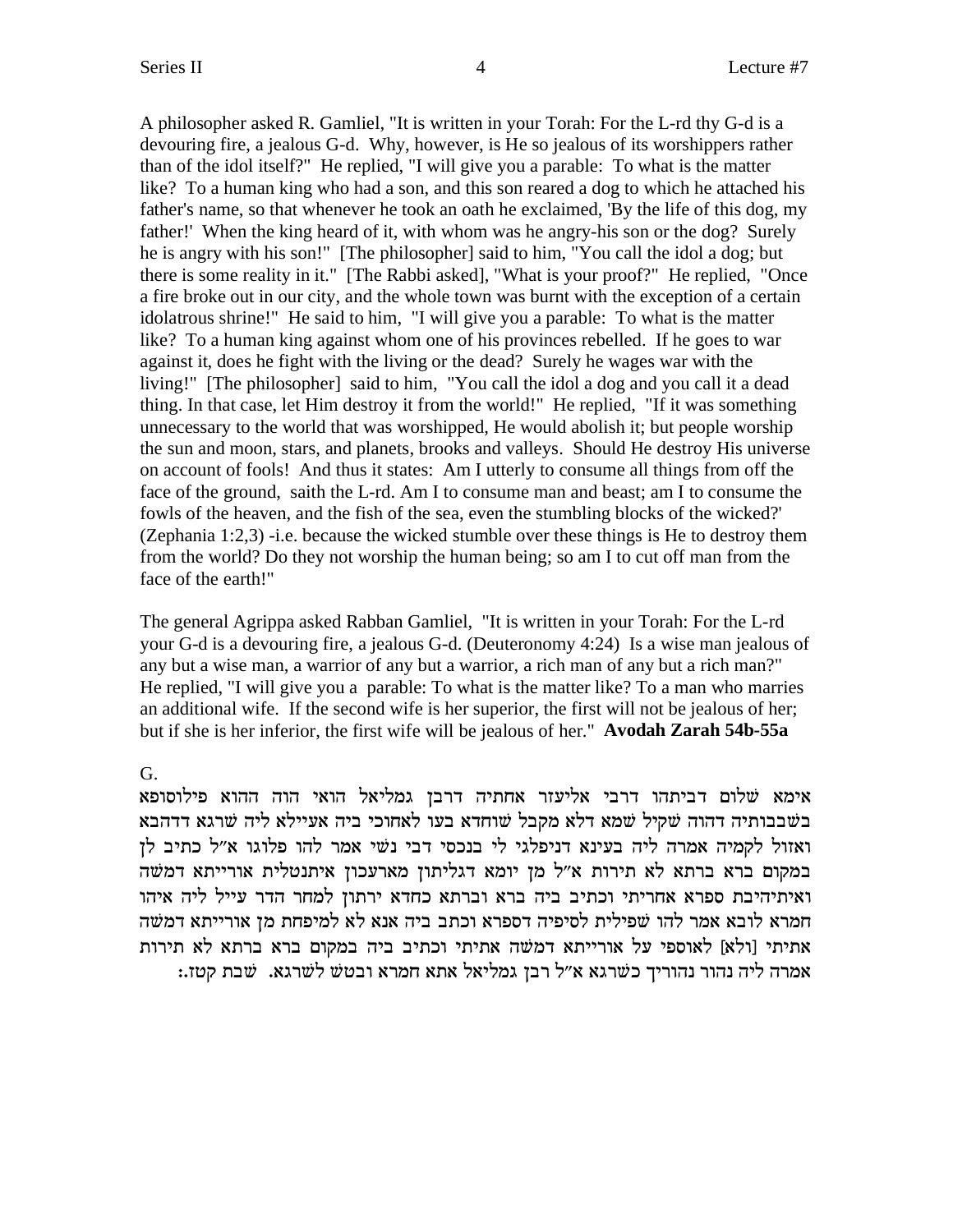Ima Shalom, Rabbi Eliezer's wife, was Rabban Gamliel's sister. Now, a certain philosopher lived in his vicinity, and he bore a reputation that he did not accept bribes. They wished to expose him, so she brought him a golden lamp, went before him, said to him, "I desire that a share be given me in my father's estate." "Divide," ordered he. Said he (Rabban Gamliel) to him (the philosopher), "It is decreed for us: Where there is a son, a daughter does not inherit." "Since the day that you were exiled from your land the Law of Moses has been superseded and another book given, wherein it is written: A son and a daughter inherit equally.' The next day, he (Rabban Gamleil) brought him (the philosopher) a Lybian donkey. Said he to them, "Look at the end of the book, wherein it is written: I came not to destroy the Law of Moses nor to add to the Law of Moses, and it is written therein: A daughter does not inherit where there is a son." Said she to him, "Let your light shine forth like a lamp." Said Rabban Gamaliel to him, "A donkey came and knocked the lamp over!" **Shabbos 116a-b**

## IV. A Source of Inspiration

A.

מעשה באשה אחת שכנתו של רבן גמליאל שמת בנה והיתה בוכה עליו בלילה שמע רבן גמליאל קולה ובכה כנגדה עד שנשרו ריסי עיניו למחר הכירו בו תלמידיו והוציאוה :משכונתו. סנהדרין קד

It happened that the child of a neighbor of Rabban Gamliel died, and she was weeping for him at night. Rabban Gamliel, on hearing her, wept in sympathy with her, until his eyelashes fell out. On the morrow, his disciples discerned this and removed her from his neighborhood. **Sanhedrin 104b**

B.

מעשה ברבי אליעזר ורבי יהושע ורבי צדוק שהיו מסובין בבית המשתה בנו של רבן גמליאל והיה רבן גמליאל עומד ומשקה עליהם נתן הכוס לר׳ אליעזר ולא נטלו נתנו לר׳ יהושע וקיבלו אמר לו רבי אליעזר מה זה יהושע אנו יושבין ורבן גמליאל עומד ומשקה עלינו אמר ליה מצינו גדול ממנו ששמש אברהם גדול הדור היה וכתוב בו והוא עומד עליהם. קידושין :לב

It once happened that Rabbi Eliezer, Rabbi Yehoshua and Rabbi Tzadok were reclining at a banquet of Rabban Gamliel's son, while Rabban Gamliel was standing over them and serving drink. On his offering a cup to Rabbi Eliezer, he did not accept it; but when he offered it to Rabbi Yehoshua, he did. Said Rabbi Eliezer to him, "What is this, Yehoshua; we are sitting, while Rabban Gamliel is standing over us and serving drink!" "We find that even greater than he acted as waiter," he replied, "Avrohom was the greatest man of his age, yet it is written of him: And he stood over them." **Kiddushin 32b**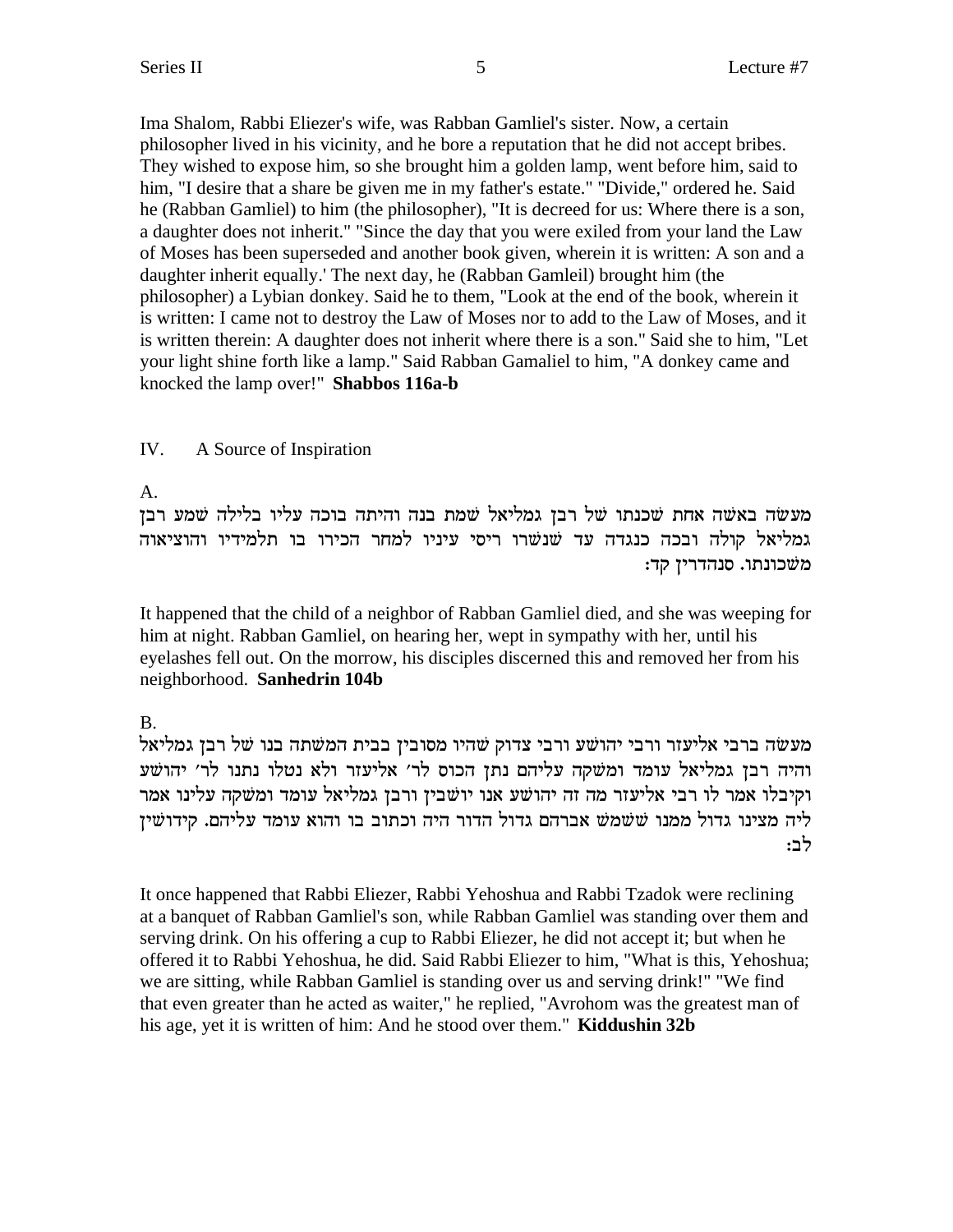$\overline{C}$ .

דר׳ גמליאל ורבי יהושׁע הוו אזלי בספינתא בהדי דר׳ גמליאל הוה פיתא בהדי רבי יהושׁע הוה פיתא וסולתא שלים פיתיה דר׳ גמליאל סמך אסולתיה דרבי יהושע אמר ליה מי הוה ידעת דהוה לן עכובא כולי האי דאיתית סולתא אמר ליה כוכב אחד לשבעים שנה עולה ומתעה את הספינות ואמרתי שמא יעלה ויתעה אותנו אמר ליה כל כך בידך ואתה עולה בספינה א״ל עד שאתה תמה עלי תמה על שני תלמידים שיש לך ביבשה רבי אלעזר חסמא ורבי יוחנן בן גודגדא שיודעין לשער כמה טפות יש בים ואין להם פת לאכול ולא בגד ללבוש נתן דעתו להושיבם בראש כשעלה שלח להם ולא באו חזר ושלח ובאו אמר להם כמדומין אתם ששררה אני נותן לכם עבדות אני נותן לכם שנאמר וידברו אליו לאמר אם היום תהיה עבד לעם הזה.. הוריות י.–:

Rabban Gamliel and Rabbi Yehoshua once travelled on board a ship. Rabban Gamliel had with him some bread only, while Rabbi Yehoshua had with him bread and flour. When Rabban Gamliel's bread was consumed he depended on Rabbi Yehoshua's flour. "Did you know," the former asked him, "that we should be so much delayed that you brought flour with you?" The latter answered him, "A certain star rises once in seventy years and leads the sailors astray, and I suspected it might rise and lead us astray." "You possess so much knowledge", the former said to him, "and yet must travel on board a ship!" The other replied, "Rather than be surprised at me, marvel at two disciples you have on land, Rabbi Elazar Chisma and Rabbi Yochanan ben Gudgada, who are able to calculate how many drops there are in the sea, and yet have neither bread to eat nor clothing to put on." He decided to appoint them as supervisors, and when he landed he sent for them but they did not come. He sent for them a second time and when they came he said to them, "Do you imagine that I offer you rulership? It is servitude that I offer you; as it is said, 'And they spoke to him saying: If you will be a servant unto this people this day (Kings I 12:7)." Horios  $10a-b$ 

D.

ת"ר מעשה שחלה בנו של ר"ג שגר שני ת"ח אצל רבי חנינא בן דוסא לבקש עליו רחמים כיון שראה אותם עלה לעלייה ובקש עליו רחמים בירידתו אמר להם לכו שחלצתו חמה אמרו לו וכי נביא אתה אמר להן לא נביא אנכי ולא בן נביא אנכי אלא כך מקובלני אם שגורה תפלתי בפי יודע אנכי שהוא מקובל ואם לאו יודע אני שהוא מטורף ישבו וכתבו וכוונו אותה שעה וכשבאו אצל ר״ג אמר להן העבודה לא חסרתם ולא הותרתם אלא כך היה מעשה באותה שעה חלצתו חמה ושאל לנו מים לשתות. ברכות לד:

Our Rabbis taught: Once the son of Rabban Gamliel fell ill. He sent two scholars to Rabbi Chanina ben Dosa to ask him to pray for him. When he saw them he went up to an upper chamber and prayed for him. When he came down he said to them, "Go, the fever has left him." They said to him, "Are you a prophet?" He replied, "I am neither a prophet nor the son of a prophet, but I learned this from experience. If my prayer is fluent in my mouth, I know that it is accepted: but if not, I know that it is rejected." They sat down and made a note of the exact moment. When they came to Rabban Gamliel, he said to them, "By the Temple service! You have not been a moment too soon or too late, but so it happened; at that very moment the fever left him and he asked for water to drink." **Berachos 34b**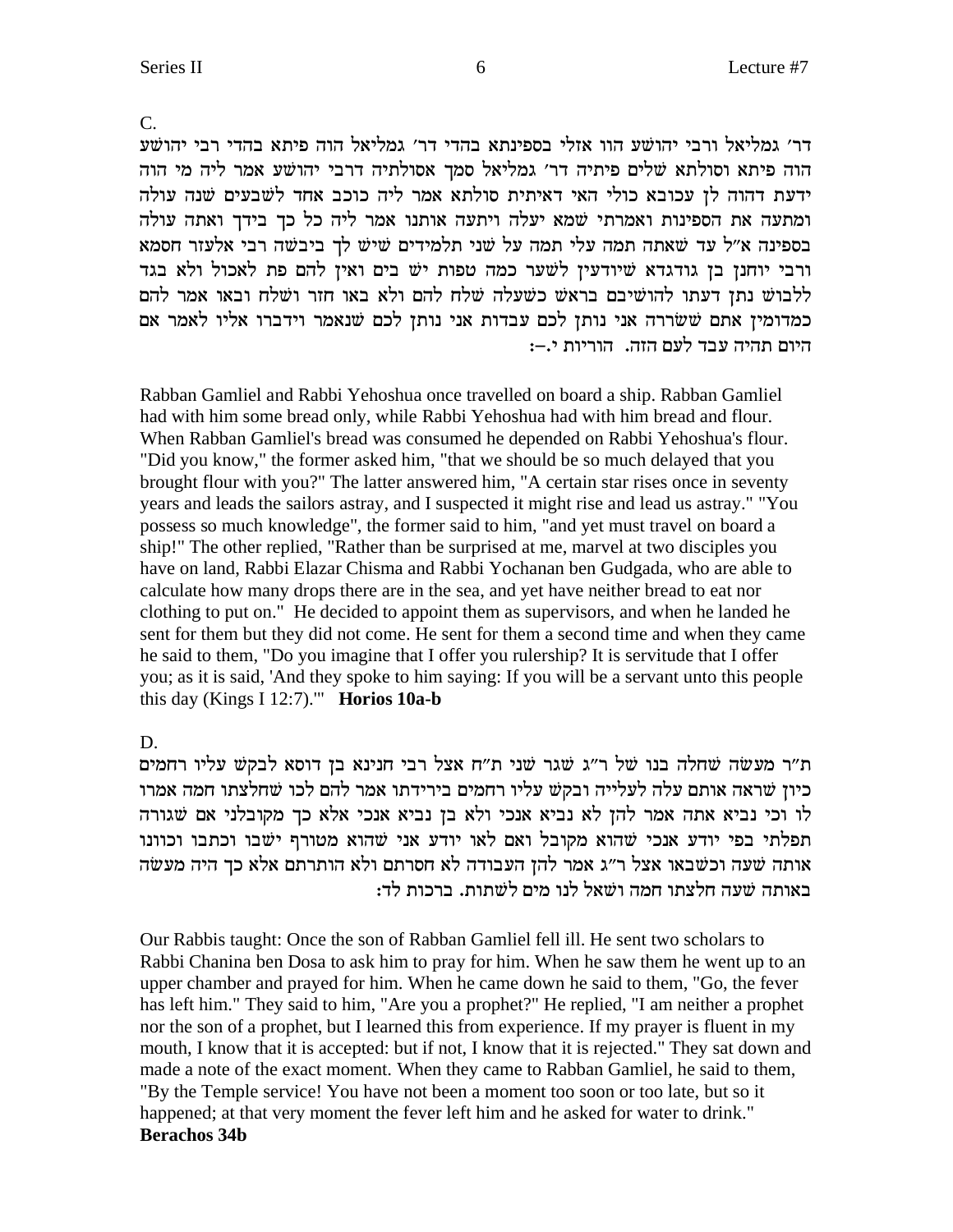#### $V_{\perp}$ Rabban Gamliel HaNasi

 $A<sub>1</sub>$ 

ת"ר מעשה בתלמיד אחד שבא לפני ר' יהושע א"ל תפלת ערבית רשות או חובה אמר ליה רשות בא לפני רבן גמליאל א״ל תפלת ערבית רשות או חובה א״ל חובה א״ל והלא ר׳ יהושע אמר לי רשות א״ל המתן עד שיכנסו בעלי תריסין לבית המדרש כשנכנסו בעלי תריסין עמד השואל ושאל תפלת ערבית רשות או חובה א"ל רבן גמליאל חובה אמר להם רבן גמליאל לחכמים כלום יש אדם שחולק בדבר זה אמר ליה ר׳ יהושע לאו א״ל והלא משמד אמרו לי רשות אמר ליה יהושע עמוד על רגליך ויעידו בך עמד רבי יהושע על רגליו ואמר אלמלא אני חי והוא מת יכול החי להכחיש את המת ועכשיו שאני חי והוא חי היאך יכול החי להכחיש את החי היה רבן גמליאל יושב ודורש ור׳ יהושע עומד על רגליו עד שרננו כל העם ואמרו לחוצפית התורגמן עמוד ועמד אמרי עד כמה נצעריה וניזיל בר"ה אשתקד צעריה בבכורות במעשה דר׳ צדוק צעריה הכא נמי צעריה תא ונעבריה מאן נוקים ליה נוקמיה לרבי יהושע בעל מעשה הוא נוקמיה לר׳ עקיבא דילמא עניש ליה דלית ליה זכות אבות אלא נוקמיה לר׳ אלעזר בן עזריה דהוא חכם והוא עשיר והוא עשירי לעזרא הוא חכם דאי מקשי ליה מפרק ליה והוא עשיר דאי אית ליה לפלוחי לבי קיסר אף הוא אזל ופלח והוא עשירי לעזרא דאית ליה זכות אבות ולא מצי עניש ליה אתו ואמרו ליה ניחא למר דליהוי ריש מתיבתא אמר להו איזיל ואימליך באינשי ביתי אזל ואמליך בדביתהו אמרה ליה דלמא מעברין לך אמר לה לשתמש אינש יומא חדא בכסא דמוקרא ולמחר ליתבר אמרה ליה לית לך חיורתא ההוא יומא בר תמני סרי שני הוה אתרחיש ליה ניסא ואהדרו ליה תמני סרי דרי חיורתא היינו דקאמר ר׳ אלעזר בן עזריה הרי אני כבן שבעים שנה ולא בן שבעים שנה תנא אותו היום סלקוהו לשומר הפתח ונתנה להם רשות לתלמידים ליכנס שהיה ר״ג מכריז ואומר כל תלמיד שאין תוכו כברו לא יכנס לבית המדרש ההוא יומא אתוספו כמה ספסלי א״ר יוחנן פליגי בה אבא יוסף בן דוסתאי ורבנן חד אמר אתוספו ארבע מאה ספסלי וחד אמר שבע מאה ספסלי הוה קא חלשא דעתיה דר״ג אמר דלמא ח״ו מנעתי תורה מישראל אחזו ליה בחלמיה חצבי חיורי דמליין קטמא ולא היא ההיא ליתובי דעתיה הוא דאחזו ליה תנא עדיות בו ביום נשנית וכל היכא דאמרינן בו ביום ההוא יומא הוה ולא היתה הלכה שהיתה תלויה בבית המדרש שלא פירשוה ואף ר"ג לא מנע עצמו מבית המדרש אפילו שעה אחת דתנן בו ביום בא יהודה גר עמוני לפניהם בבית המדרש אמר להם מה אני לבא בקהל א״ל ר״ג אסור אתה לבא בקהל א״ל ר׳ יהושע מותר אתה לבא בקהל א״ל ר״ג הלא כבר נאמר לא יבא עמוני ומואבי בקהל ד' א"ל ר' יהושע וכי עמון ומואב במקומן הן יושבין כבר עלה סנחריב מלך אשור ובלבל את כל האומות שנאמר ואסיר גבולות עמים ועתידותיהם שוסתי ואוריד כאביר יושבים וכל דפריש מרובא פריש אמר לו ר״ג והלא כבר נאמר ואחרי כן אשיב את שבות בני עמון נאם ד' וכבר שבו אמר לו ר' יהושע והלא כבר נאמר ושבתי את שבות עמי ישראל ועדיין לא שבו מיד התירוהו לבא בקהל אר״ג הואיל והכי הוה איזיל ואפייסיה לר׳ יהושע כי מטא לביתיה חזינהו לאשיתא דביתיה דמשחרן א"ל מכותלי ביתך אתה ניכר שפחמי אתה א״ל אוי לו לדור שאתה פרנסו שאי אתה יודע בצערן של ת״ח במה הם מתפרנסים ובמה הם נזונים אמר לו נעניתי לך מחול לי לא אשגח ביה עשה בשביל כבוד אבא פייס אמרו מאז ניזיל ולימא להו לרבנן אמר להו ההוא כובס אנא אזילנא שלח להו ר׳ יהושע לבי מדרשא מאן דלביש מדא ילבש מדא ומאן דלא לביש מדא יימר ליה למאן דלביש מדא שלח מדך ואנא אלבשיה אמר להו ר"ע לרבנן טרוקו גלי דלא ליתו עבדי דר"ג ולצערו לרבנן א"ר יהושע מוטב דאיקום ואיזיל אנא לגבייהו אתא טרף אבבא א"ל מזה בן מזה יזה ושאינו לא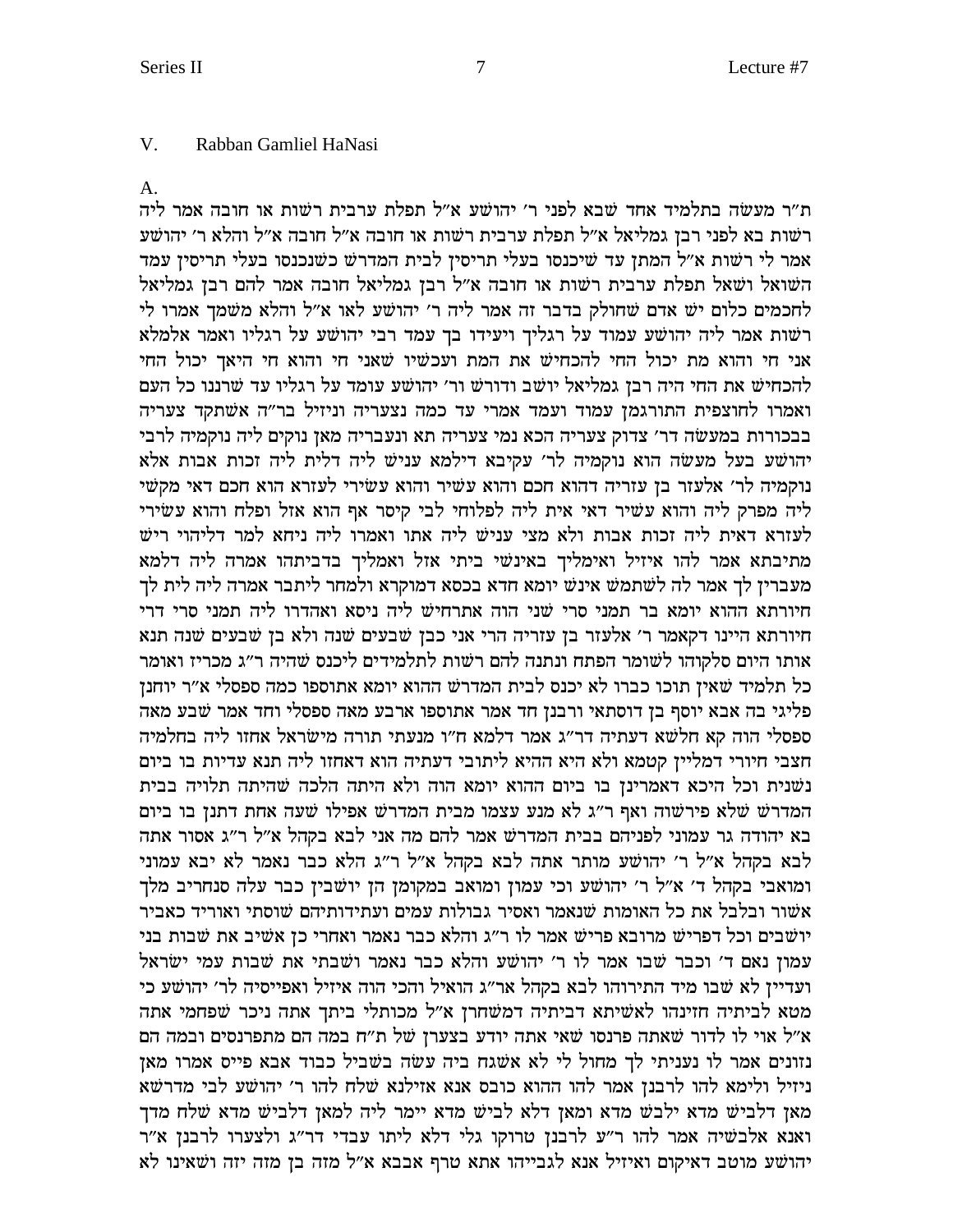מזה ולא בן מזה יאמר למזה בן מזה מימיך מי מערה ואפרך אפר מקלה א״ל ר״ע רבי יהושׁע נתפייסת כלום עשינו אלא בשביל כבודך למחר אני ואתה נשכים לפתחו אמרי היכי נעביד נעבריה גמירי מעלין בקדש ואין מורידין נדרוש מר חדא שבתא מתי אתי לקנאויי אלא לדרוש ר"ג תלתא שבתי וראב"ע חדא שבתא והיינו דאמר מר שבת של מי היתה של ראב"ע היתה ואותו תלמיד ר' שמעון בן יוחאי הוה. ברכות כז:

It is related that a certain disciple came before Rabbi Yehoshua and asked him, "Is the evening tefillah (prayer) compulsory or optional?" He replied, "It is optional." He then came before Rabban Gamliel and asked him, "Is the evening Tefillah compulsory or optional?" He replied, "It is compulsory." "But," he said, "did not R. Yehoshua tell me that it is optional?" He said, "Wait till the shield bearers (scholars) enter the Bais ha-Midrash." When the shield bearers (scholars) came in, the questioner rose and inquired, "Is the evening tefillah compulsory or optional?" Rabban Gamliel replied, "It is compulsory." Said Rabban Gamliel to the Sages, "Is there anyone who disputes this?" Rabbi Yehoshua replied to him, "No." He said to him, "Did they not report you to me as saying that it is optional?" He then went on, "Yehoshua, stand up and let them testify against you!" Rabbi Yehoshua stood up and said, "Were I alive and he (the witness) dead, the living could contradict the dead. But now that he is alive and I am alive, can the living contradict the living?" Rabban Gamliel remained sitting and expounding and Rabbi Yehoshua remained standing, until all the people there began to shout and say to Chuzpith the Turgeman (the one who explained the words of Rabban Gamliel to the assembled), "Stop!" and he stopped. They then said, "How long is he (Rabban Gamliel) to go on insulting him (Rabbi Yehoshua)? On New Year last year he insulted him; he insulted him in the matter of the firstborn in the affair of Rabbi Tzadok; now he insults him again! Come, let us depose him! Whom shall we appoint instead? We can hardly appoint Rabbi Yehoshua, because he is one of the parties involved. We can hardly appoint Rabbi Akiva because perhaps Rabban Gamliel will bring a curse on him because he has no ancestral merit. Let us then appoint Rabbi Elazar Ben Azariah, who is wise and rich and the tenth in descent from Ezra. He is wise, so that if anyone puts a question to him he will be able to answer it. He is rich, so that if occasion arises for paying court to Caesar he will be able to do so. He is tenth in descent from Ezra, so that he has ancestral merit and he (Rabban Gamliel) cannot bring a curse on him." They went and said to him, "Will your honor consent to become head of the Yeshivah?" He replied, "I will go and consult the members of my family." He went and consulted his wife. She said to him, "Perhaps they will depose you later on." He replied to her, "[There is a proverb:] Let a man use a cup of honor for one day even if it be broken the next." She said to him, "You have no white hair." He was eighteen years old that day, and a miracle was wrought for him and eighteen rows of hair turned white. That is why R. Elazar B. Azariah said, "Behold I am about seventy years old", and he did not say [simply] seventy years old.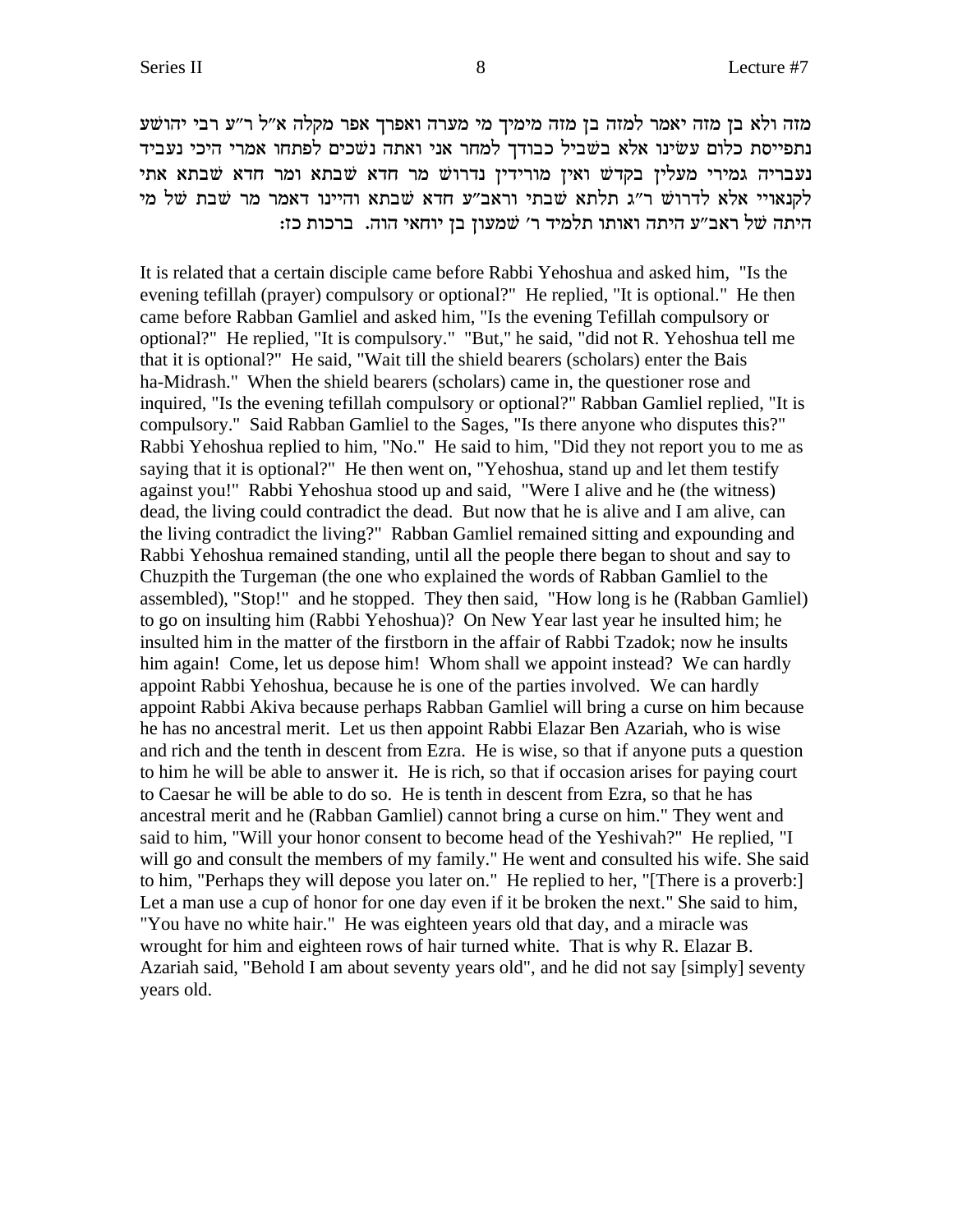A Tanna taught: On that day the doorkeeper was removed and permission was given to [all] the disciples to enter. For Rabban Gamliel had issued a proclamation [saying], "No disciple whose character does not correspond to his exterior may enter the Bais ha-Midrash." On that day many benches were added. R. Yochanan said, "There is a difference of opinion on this matter between Abba Yosef ben Dosetai and the Rabbis. One [authority] says that four hundred benches were added, and the other says seven hundred." Rabban Gamliel became alarmed and said, "Perhaps, G-d forbid, I withheld Torah from Israel!" He was shown in his dream white casks full of ashes. This, however, really meant nothing; he was only shown this to appease him.

A Tanna taught: Eduyyos was formulated on that day - and wherever the expression "on that day" is used, it refers to the day [that Rabbi Elazar ben Azariah was appointed]. There was no halacha about which any doubt had previously existed in the Bais ha-Midrash which was not fully elucidated [on that day]. Rabban Gamliel also did not absent himself from the Bais ha-Midrash a single hour, as we have learnt: On that day Yehudah, an Ammonite proselyte, came before them in the Bais ha-Midrash. He said to them, "Am I permitted to enter the assembly (get married with a Jewish woman)?" Rabbi Yehoshua said to him, "You are permitted to enter the congregation." Said Rabban Gamliel to him, "Is it not already laid down: An Ammonite or a Moabite shall not enter into the assembly of the L-rd (Deuteronomy 23:4)?" Rabbi Yehoshua replied to him, "Do Ammon and Moab still reside in their original homes? Sancherib king of Assyria long ago went up and mixed up all the nations, as it says: I have removed the bounds of the peoples and have robbed their treasures and have brought down as one mighty their inhabitants (Isaiah 10:13); and whatever strays (from a group) is assumed to belong to the larger section of the group." Said Rabban Gamliel to him, "But has it not been said: But afterward I will bring back the captivity of the children of Ammon, saith the L-rd (Jeremiah 49:6), so that they have already returned?" To which Rabbi Yehoshua replied, "And has it not been said: And I will turn the captivity of My people Israel (Amos 9:14), and they have not yet returned?" Forthwith they permitted him to enter the congregation. Rabban Gamliel thereupon said, "This being the case, I will go and apologize to Rabbi Yehoshua." When he reached his house he saw that the walls were black. He said to him, "From the walls of your house it is apparent that you are a charcoal burner (or blacksmith)." He replied, "Alas for the generation of which you are the leader, seeing that you know nothing of the troubles of the scholars and their struggles to support and sustain themselves!" He said to him, "I apologize, forgive me." He paid no attention to him. "Do it," he said, "out of respect for my father." He then became reconciled to him. They said, "Who will go and tell the Rabbis?" A certain fuller said to them, "I will go." Rabbi Yehoshua sent a message to the Bais ha-Midrash saying, "Let him who is accustomed to wear the robe wear it. Shall he who is not accustomed to wear the robe say to him who is accustomed to wear it, 'Take off your robe and I will put it on?'"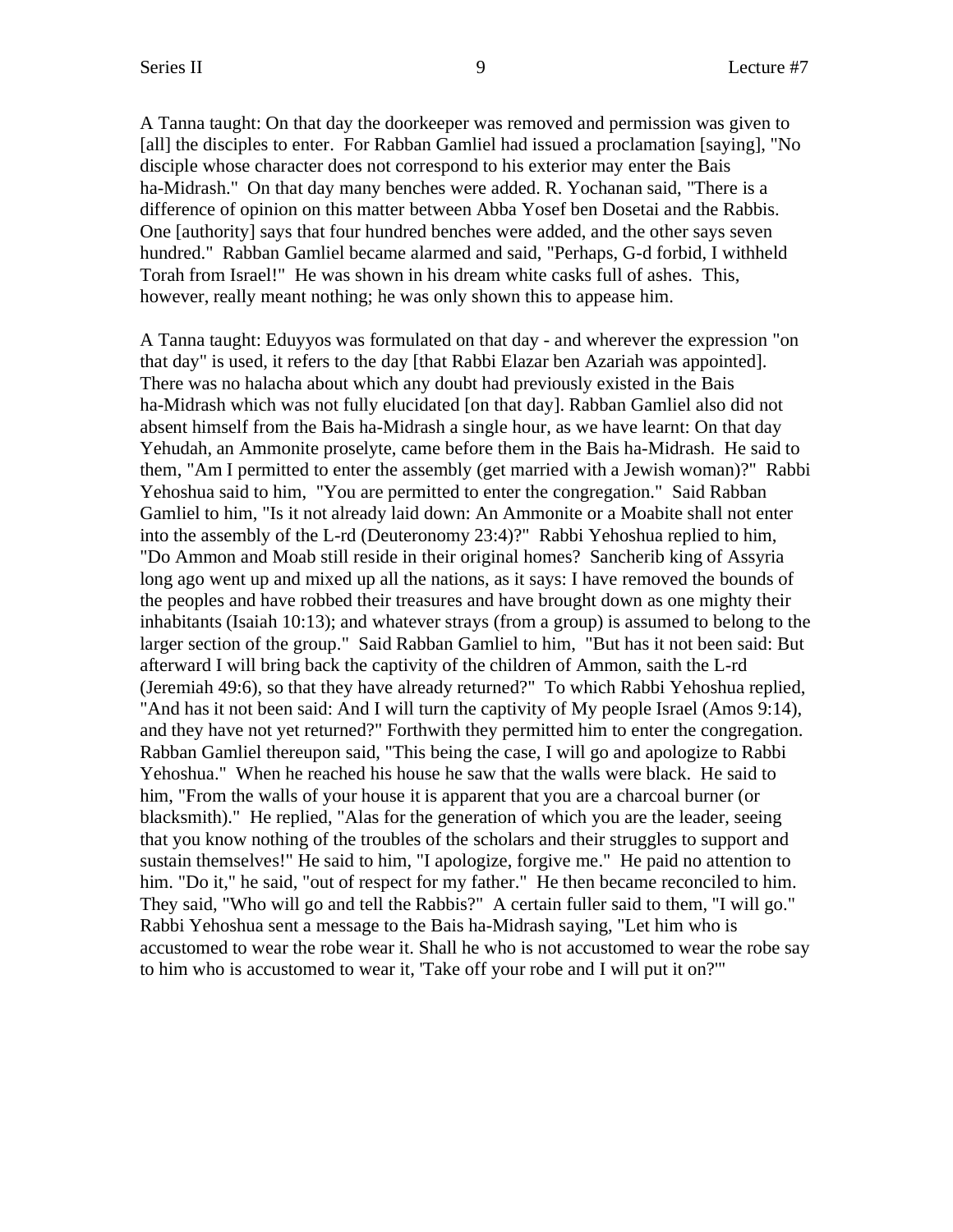Said Rabbi Akiba to the Rabbis, "Lock the doors so that the servants of Rabban Gamliel should not come and upset the Rabbis." Said Rabbi Yehoshua, "I had better get up and go to them." He came and knocked at the door. He said to them, "Let the sprinkler son of a sprinkler sprinkle; shall he who is neither a sprinkler nor the son of a sprinkler say to a sprinkler son of a sprinkler, 'Your water is cave water and your ashes are oven ashes?'" Said Rabbi Akiba to him, "Rabbi Yehoshua, you have received your apology, have we done anything except out of regard for your honour? Tomorrow morning you and I will will rise early to his door." They said, "How shall we do? Shall we depose him  $(R, R)$ . Eleazar B. Azariah)? We have a rule that we may raise an object to higher level of sanctity but must not degrade it to a lower level. If we let one Master preach on one Sabbath and one on the next, this will cause jealousy. Let therefore Rabban Gamliel preach three Sabbaths and Rabbi Elazar ben Azariah one Sabbath." And it is in reference to this that a Master said: Whose Sabbath was it? It was the Sabbath of Rabbi Elazar ben Azariah. And that disciple was Rabbi Shimon ben Yochai. **Berachos 27B**

## B.

ומעשה בתלמיד אחד שבא ושאל את רבי יהושע תפלת הערב מהו א״ל רשות בא ושאל את ר״ג תפלת הערב מהו א״ל חובה א״ל והא רבי יהושע אמר לי רשות א״ל למחר כשאכנס לבית הוועד עמוד ושאל את ההלכה הזאת למחר עמד אותו תלמיד ושאל את ר״ג תפלת הערב מהו א״ל חובה א״ל והא ר׳ יהושע אמר לי רשות אמר ר״ג לר׳ יהושע את הוא אומר וד היה יהושע הא היל לאו השל על העלי העיל העידו המה היה הודי המי הוא היהו הו הו בל המה היה המיל וה ו בל ו בל ו" רגליו עד שריננו כל העם ואמרו לרבי חוצפית המתורגמן הפטר את העם אמרו לרבי זינון החזן אמור התחיל ואמר התחילו כל העם ועמדו על רגליהם ואמרו לו כי על מי לא עברה רעתך תמיד הלכו ומינו את ראב"ע בישיבה בן שש עשרה שנה ונתמלא כל ראשו שיבות והיה ר״ע יושב ומצטער ואמר לא שהוא בן תורה יותר ממני אלא שהוא בן גדולים יותר ממני אשרי אדם שזכו לו אבותיו אשרי אדם שיש לו יתד במי להיתלות בה וכי מה היתה יתידתו של ראב"ע שהיה דור עשירי לעזרא וכמה ספסלין היו שם רבי יעקב בר סיסי אמר שמונים ספסלין היו שם של תלמידי חכמים חוץ מן העומדים לאחורי הגדר רבי יוסי ב״ר אבון אמר שלש מאות היו שם חוץ מן העומדים לאחורי הגדר כיי דתנינן תמן ביום שהושיבו את ראב״ע בישיבה תמן תנינן זה מדרש דרש ראב״ע לפני חכמים בכרם ביבנה וכי כרם היה שם אלא אלו תלמידי חכמים שהיו עשוין שורות שורות ככרם מיד הלך לו ר״ג אצל כל אחד ואחד לפייסו בביתו אזל גבי רבי יהושע אשכחיה יתיב עביד מחטין א״ל אילין את חיי א״ל ועד כדון את בעי מודעי אוי לו לדור שאתה פרנסו א"ל נעניתי לך ושלחון גבי ראב"ע חד קצר ואית דמרין ר"ע הוה א"ל מי שהוא מזה בן מזה יזה מי שאינו לא מזה ולא בן מזה יימר למזה בן מזה מימך מי מערה ואפרך אפר מקלה א"ל נתרציתם אני ואתם נשכים לפתחו של ר"ג אעפ"כ לא הורידוהו מגדולתו אלא מינו אותו אב בית דין. ירושלמי ברכות ד:א

There was an incident with a disciple who came and asked Rabbi Yehoshua, "What is the status of the tephilla (prayer) of the evening?" He replied, "It is optional." He came and asked Rabban Gamliel, "What is the status of the evening tephilla (prayer)?" He replied, "It is compulsory." He (the disciple) said, "But Rabbi Yehoshua told me that it is optional." He replied, "Tomorrow when I come to the meeting house, stand and ask for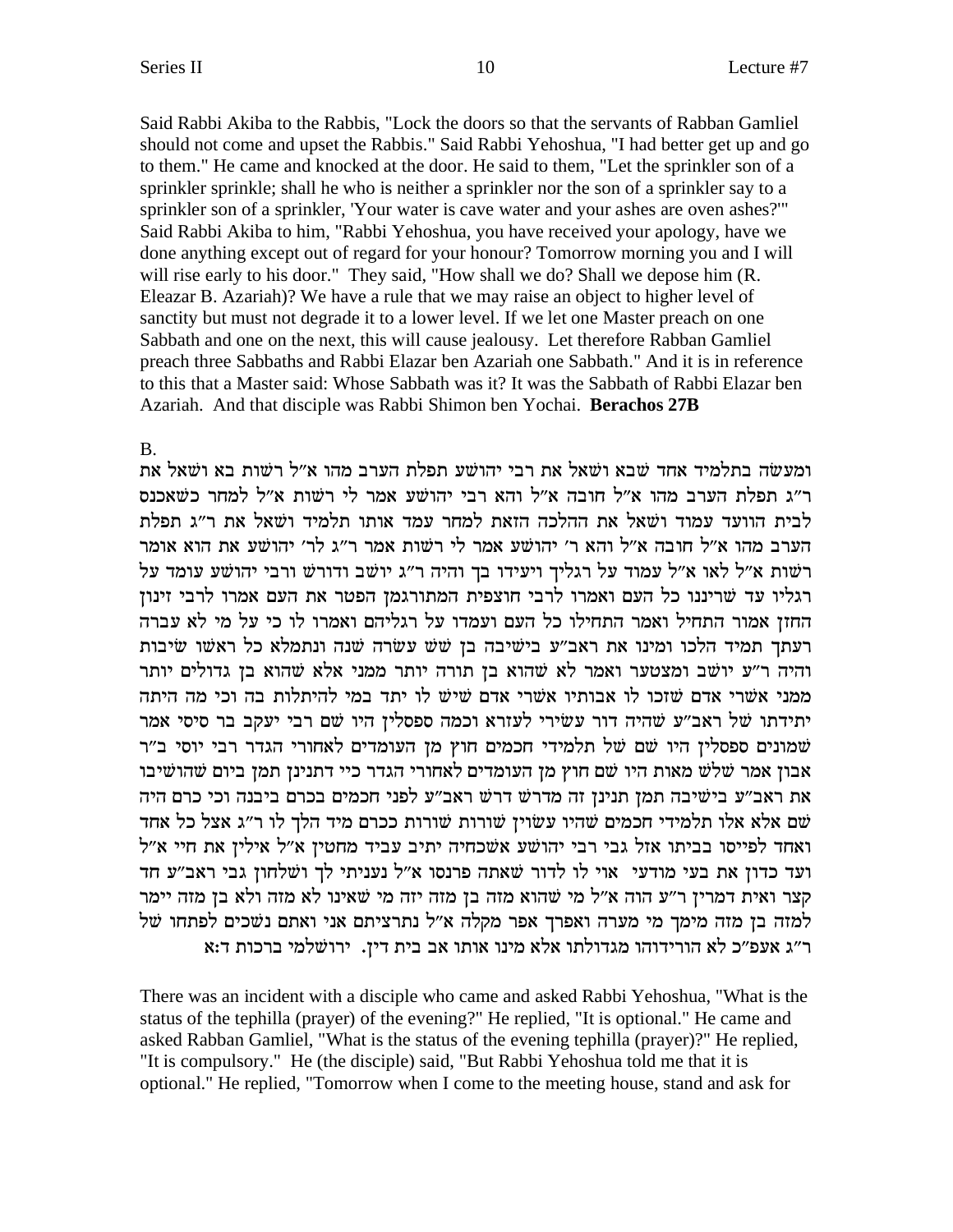clarification of the halacha." The next day, that disciple stood up and asked Rabban Gamliel, "Is the tephilla of the evening optional or compulsory?" He (Rabban Gamliel) answered, "Compulsory". He (the disciple) replied, "But Rabbi Yehoshua told me that it is optional." Rabban Gamliel asked Rabbi Yehoshua, "Did you say that it is optional?" He replied, "No." "Stand on your feet," he said, "and they will testify against you." Rabban Gamliel sat and delivered a discourse while Rabbi Yehoshua was standing on his feet. [The situation remained so] until the people started murmuring and told Rabbi Chutzpis the Meturgamin (the one appointed to explain the discourse to the assembled), "Dismiss the people." They said to Rabbi Zinun the caretaker, "Tell him (Rabban Gamliel that he is no longer acceptable to remain in his position)." He began to tell him. All the people stood on their feet and told him (Rabban Gamliel), "On whom hasn't your wickedness constantly passed? (Nahum 3:19)" They went and appointed Rabbi Elazar ben Azariah in [the capacity of head of] the Yeshivah. He was sixteen years old and his head became full of white hair.

Rabbi Akiva was sitting in pain and said, "Not that he is a greater Torah scholar than I, but rather that he is much more a descendant of great men than I. Fortunate is the person that has a peg to hang on." What was the "peg" of Rabbi Elazar ben Azaria? He was the tenth generation from Ezra.

How many benches were there? Rabbi Yaakov ben Sissi said that there were eighty benches [full] of scholars besides those [scholars] that were standing behind the fence. Rabbi Yosi ben Avun said that there were three hundred benches [full of scholars] besides those [scholars] that were standing behind the fence.

[This incident is alluded to] in a Mishna we learned there (Zevachim 11b), "On the day that they appointed Rabbi Elazar ben Azariah to the position [of Rosh Yeshiva]." [His position as Rosh Yeshivah is also alluded to] in a Mishna we learned there (in Kesuvos 49a), "This was the discourse that Rabbi Elazar ben Azaria expounded in the presence of the sages in the 'vineyard' of Yavneh." Was there a vineyard there [in Yavneh]? Rather, this refers to the sages that were positioned row upon row like a vineyard.

Without delay, Rabban Gamliel went to each one in his home to appease them. When he went to the home of Rabbi Yehoshua, he found him making needles. He said to him, "Is this how you make your living?" "You should have known this already," he replied. "Woe is the generation that you are its leader." He (Rabban Gamliel) said to him, "I have replied [to your wishes and have already asked forgiveness]." They sent a fuller to Rabbi Elazar ben Azariah (some say that it was Rabbi Akiva himself that went to tell the Bais HaMidrash). He said to them, "Let he who is a sprinkler the son of a sprinkler sprinkle. Should he who is neither a sprinkler nor the son of a sprinkler tell the sprinkler the son of a sprinkler that your water is cave water and your ashes are oven ashes?" [He replied to Rabbi Yehoshua,] "You've received an apology? You and I will arise and go to the entrance of Rabban Gamliel." Even so, they did not lower him (Rabbi Elazar ben Azariah) from his position but rather they appointed him to be Av Bais Din (head of the Rabbinical Court). **Yerushalmi Berochos 4:1**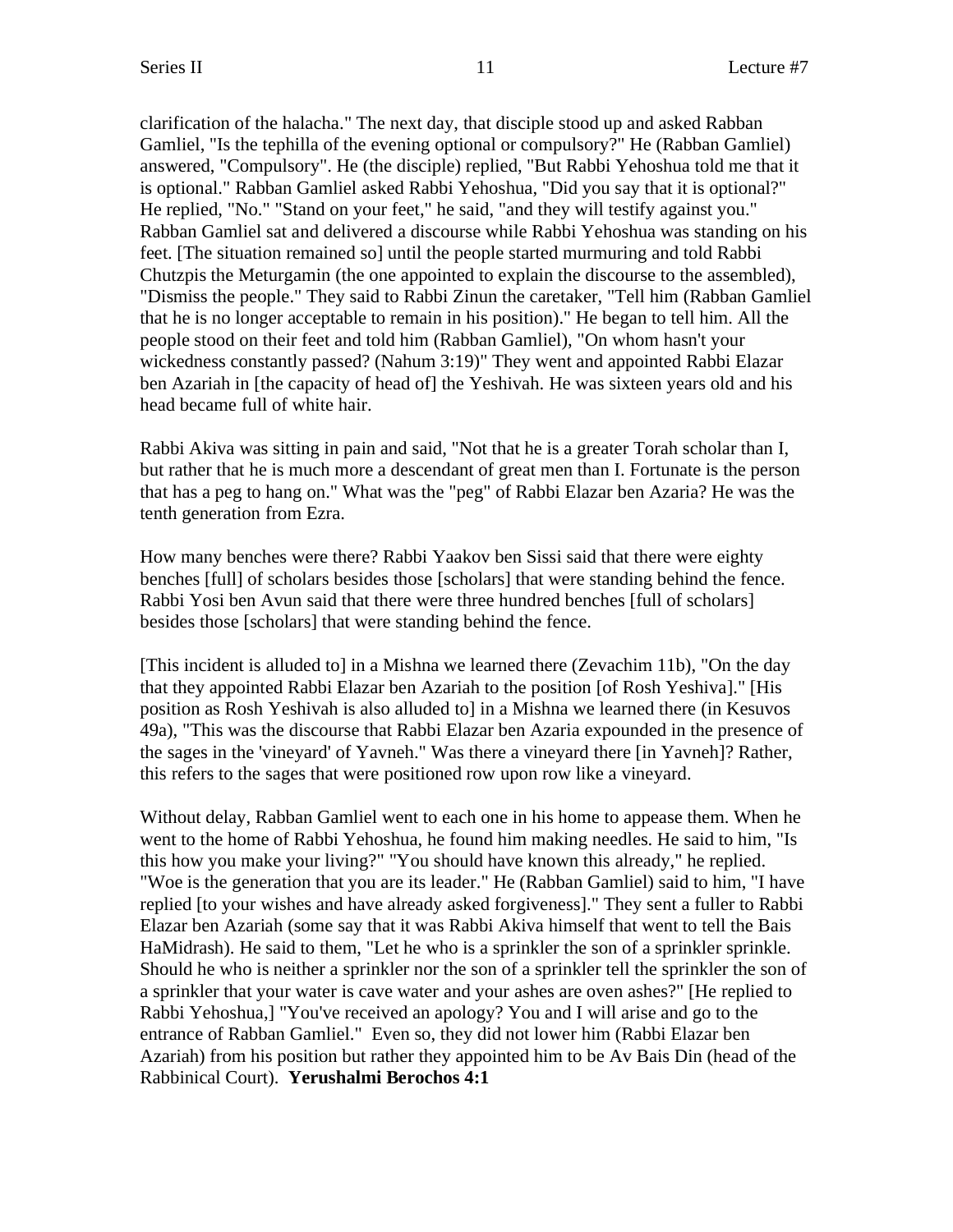$\overline{C}$ .

באו שנים ואמרו ראינוהו בזמנו ובליל עיבורו לא נראה וקיבלן ר"ג אמר רבי דוסא בן הורכינס עדי שקר הן היאך מעידים על האשה שילדה ולמחר כריסה בין שיניה אמר לו רבי יהושע רואה אני את דבריך שלח לו ר"ג גוזרני עליך שתבא אצלי במקלך ובמעותיך ביוה"כ שחל להיות בחשבונך הלך ומצאו ר"ע מיצר אמר לו יש לי ללמוד שכל מה שעשה ר"ג עשוי שנאמר אלה מועדי ד' מקראי קדש אשר תקראו אתם בין בזמנן בין שלא בזמנן אין לי מועדות אלא אלו בא לו אצל ר׳ דוסא בן הורכינס אמר לו אם באין אנו לדון אחר בית דינו של ר״ג צריכין אנו לדון אחר כל בית דין ובית דין שעמד מימות משה ועד עכשיו שנאמר ויעל משה ואהרן נדב ואביהוא ושבעים מזקני ישראל ולמה לא נתפרשו שמותן של זקנים אלא ללמד שכל שלשה ושלשה שעמדו בית דין על ישראל הרי הוא כבית דינו של משה נטל מקלו ומעותיו בידו והלך ליבנה אצל ר"ג ביום שחל יוה"כ להיות בחשבונו עמד ר"ג ונשקו על ראשו אמר לו בוא בשלום רבי ותלמידי רבי בחכמה ותלמידי שקבלת את דברי. ראשׁ השנה כה.

On another occasion two witnesses came and said, "We saw it (the new moon) at its proper time," but on the night [after] which should have been the new moon it was not seen, and Rabban Gamliel accepted their evidence. Rabbi Dosa ben Harkinas said, "They are false witnesses. How can men testify that a woman has born a child when on the next day we see her stomach still swollen?" Said Rabbi Yehoshua to him, "I see [merit in] your argument." Thereupon Rabban Gamliel sent to him to say, "I enjoin upon you to appear before me with your staff and your money on the day which according to your reckoning should be the Day of Atonement." Rabbi Akiva went and found him in great distress. He said to him, "I can bring proof that whatever Rabban Gamaliel has done is valid, because it says: These are the appointed seasons of the Lord, Holy convocations, which you shall proclaim in their appointed seasons (Leviticus 23:4), whether they are proclaimed at their proper time or not at their proper time, I have no appointed seasons save these." He then went to Rabbi Dosa ben Harkinas, who said to him, "If we call in question the Bais Din of Rabban Gamliel, we must call in question the decisions of every Bais Din which has existed since the days of Moses up to the present time. For it says: Then went up Moses and Aaron, Nadav and Avihu and seventy of the elders of Israel (Exodus 24:9). Why were not the names of the elders mentioned? To show that every group of three which has acted as a Bais Din over Israel is on a level with the Bais Din of Moses." He thereupon took his staff and his money and went to Yavneh to Rabban Gamliel on the day on which the Day of Atonement fell according to his reckoning. Rabban Gamliel rose and kissed him on his head and said to him, "Come in peace, my teacher and my disciple - my teacher in wisdom and my disciple because you have accepted my decision." Rosh Hashana 25a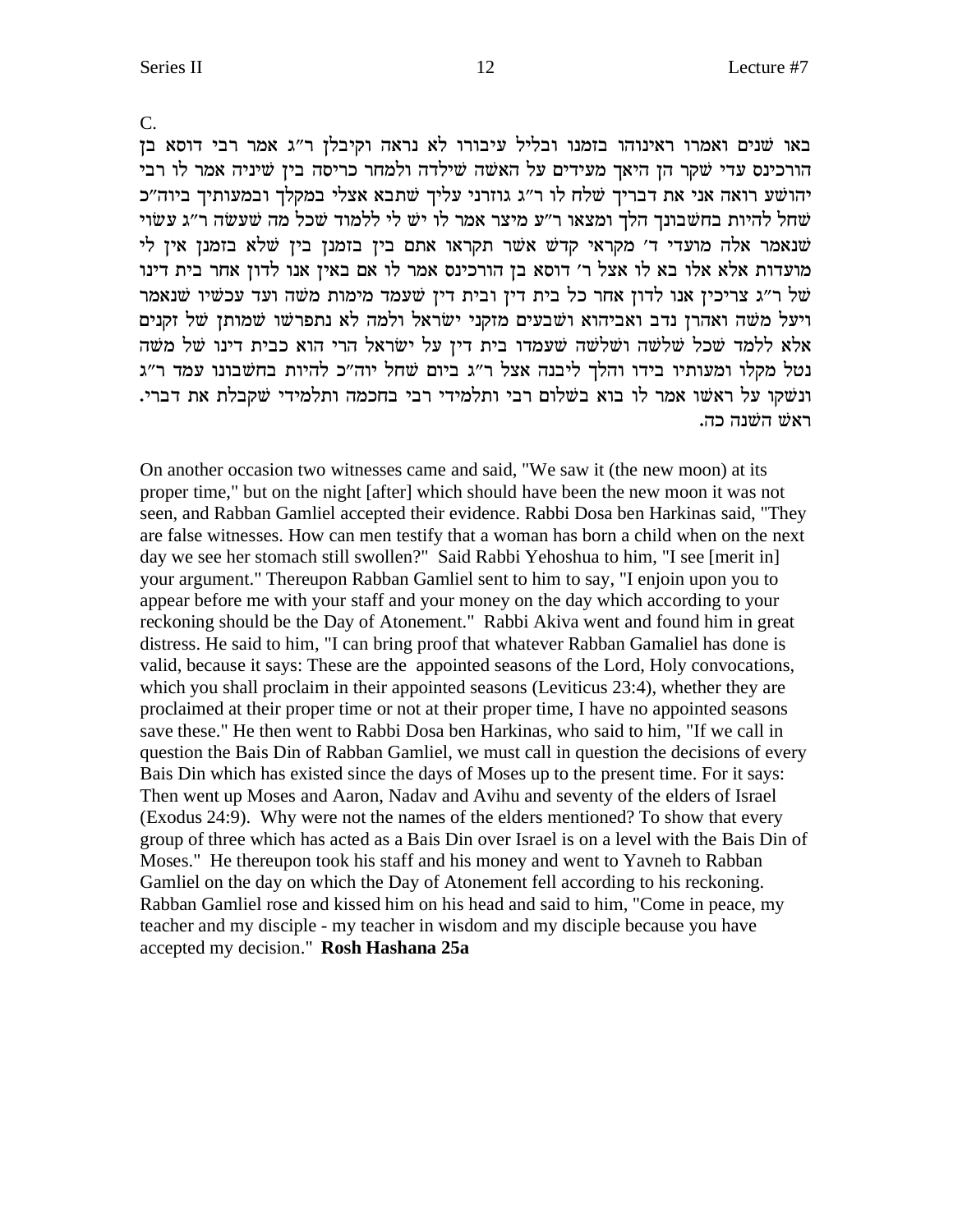D.

אמר להן לבני גדול אני צריך נכנס רבן גמליאל אצלו ומסר לו סדרי נשיאות אמר לו בני נהוג נשיאותך ברמים זרוק מרה בתלמידים איני והא כתיב ואת יראי ד׳ יכבד ואמר מר זה יהושפט מלך יהודה כשהיה רואה תלמיד חכם היה עומד מכסאו ומחבקו ומנשקו וקרא לו רבי רבי מרי מרי לא קשיא הא בצינעא הא בפרהסיא. כתובות קג:

"I desire the presence of my elder son," he (Rabbi Yehudah Hanasi) announced. When Rabban Gamaliel entered he entrusted him with the traditions and regulations of the Patriarchate. "My son," he said to him, "conduct your patriarchate with men of high standing, and cast bile (fear) among the students." Kesubos 103b

#### VI. The Death of Rabban Gamliel

A.

ואף ר״ג היה בא בספינה עמד עליו נחשול לטבעו אמר כמדומה לי שאין זה אלא בשביל ר״א בן הורקנוס עמד על רגליו ואמר רבונו של עולם גלוי וידוע לפניך שלא לכבודי עשיתי ולא לכבוד בית אבא עשיתי אלא לכבודך שלא ירבו מחלוקות בישראל נח הים מזעפו אימא שלום דביתהו דר"א אחתיה דר"ג הואי מההוא מעשה ואילך לא הוה שבקה ליה לר"א למיפל על אפיה ההוא יומא ריש ירחא הוה ואיחלף לה בין מלא לחסר איכא דאמרי אתא עניא וקאי אבבא אפיקא ליה ריפתא אשׁכחתיה דנפל על אנפיה אמרה ליה קום קטלית לאחי אדהכי נפק שיפורא מבית רבן גמליאל דשכיב אמר לה מנא ידעת אמרה ליה כך מקובלני מבית אבי אבא כל השערים ננעלים חוץ משערי אונאה. בבא מציעא נט.

Rabban Gamliel, too, was traveling in a ship when a huge wave arose to drown him. "It appears to me," he reflected, "that this is on account of none other but Rabbi Eliezer ben Hyrkanus." Thereupon he arose and exclaimed, "Sovereign of the Universe! You know full well that I have not acted for my honor, nor for the honor of my paternal house, but for Thine, so that strife may not multiply in Israel!" At that, the raging sea subsided.

Ima Shalom was Rabbi Eliezer's wife, and sister to Rabban Gamliel. From the time of this incident onwards she did not permit him to fall on his face. Now a certain day happened to be New Moon, but she mistook a full month for a defective one. Others say, a poor man came and stood at the door, and she took out some bread to him. She found him fallen on his face. "Arise," she cried out to him, "you have slain my brother." In the meanwhile an announcement was made from the house of Rabban Gamliel that he had died. "How do you know it?" he questioned her. "I have this tradition from my grandfather's house: All gates are locked, excepting the gates of wounded feelings." **Bava Metziah 59b**